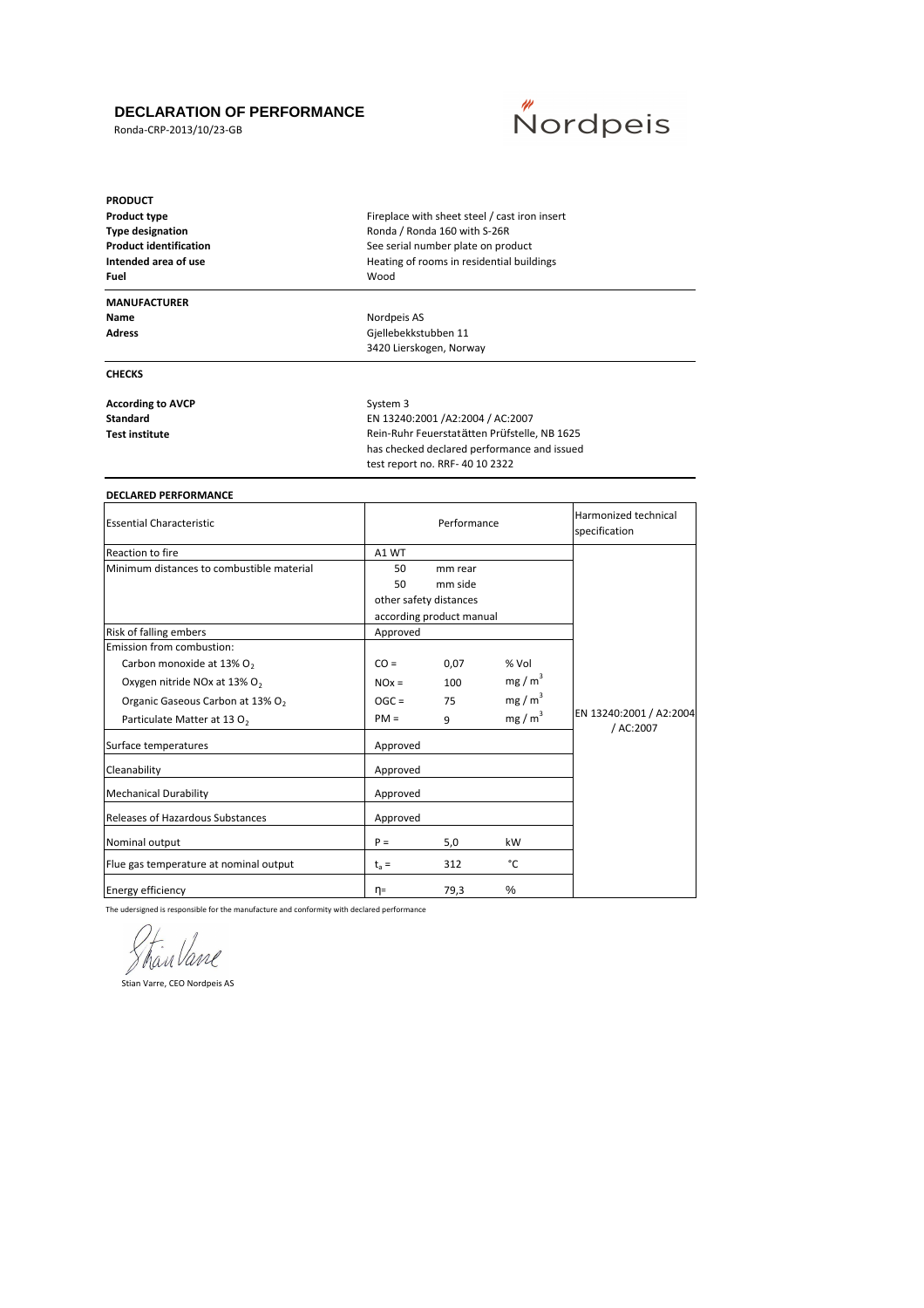#### **Ytelseserklæring**

Ronda-CRP-2013/10/23-NO



| <b>PRODUKT</b><br>Produkt type<br>Typebetegning<br>Serienummer<br><b>Bruksområde</b><br><b>Brensel</b>                                                                         | Peisomramming med innsats i platestål og støpejern<br>Ronda / Ronda 160 med S-26R<br>Se merkeskilt på produktet<br>Oppvarming av rom<br>Ren ved                              |                        |                                                                      |                                      |
|--------------------------------------------------------------------------------------------------------------------------------------------------------------------------------|------------------------------------------------------------------------------------------------------------------------------------------------------------------------------|------------------------|----------------------------------------------------------------------|--------------------------------------|
| <b>PRODUSENT</b><br>Navn<br>Adresse                                                                                                                                            | Nordpeis AS<br>Gjellebekkstubben 11<br>3421 Lierskogen, Norway                                                                                                               |                        |                                                                      |                                      |
| <b>KONTROLL</b>                                                                                                                                                                |                                                                                                                                                                              |                        |                                                                      |                                      |
| <b>Iht AVCP</b><br><b>Standard</b><br><b>Testinstitutt</b>                                                                                                                     | System 3<br>EN 13240:2001 /A2:2004 / AC:2007<br>Rein-Ruhr Feuerstatätten Prüfstelle, NB 1625<br>har kontrollert deklarert ytelse og utstedt<br>testraport no. RRF-40 10 2322 |                        |                                                                      |                                      |
| Deklarert ytelse                                                                                                                                                               |                                                                                                                                                                              |                        |                                                                      |                                      |
| Vesentlige egenskaper                                                                                                                                                          |                                                                                                                                                                              | Ytelse                 |                                                                      | Harmonisert teknisk<br>spesifikasjon |
| Reaksjon ved brann                                                                                                                                                             | A1 WT                                                                                                                                                                        |                        |                                                                      |                                      |
| Minimumsaystander til brennbart materiale                                                                                                                                      | 50<br>50<br>Andre sikkerhetsavstander<br>Iht monteringsanvisning                                                                                                             | mm bak<br>mm side      |                                                                      |                                      |
| Risiko for utfallende glød                                                                                                                                                     | Godkjent                                                                                                                                                                     |                        |                                                                      |                                      |
| Utslipp fra forbrenningen:<br>Karbonmonoksid ved 13% O2<br>Oksygennitritt ved 13% O2<br>Organic Gaseous Carbon at 13% O <sub>2</sub><br>Partikkelinnhold ved 13 O <sub>2</sub> | $CO =$<br>$NOx =$<br>$OGC =$<br>$PM =$                                                                                                                                       | 0,07<br>100<br>75<br>9 | % Vol<br>mg/m <sup>3</sup><br>mg/m <sup>3</sup><br>mg/m <sup>3</sup> | EN 13240:2001 /                      |
| Overflatetemperaturer                                                                                                                                                          | Godkjent                                                                                                                                                                     |                        |                                                                      | A2:2004 / AC:2007                    |
| Rengjøringsmuligheter                                                                                                                                                          | Godkjent                                                                                                                                                                     |                        |                                                                      |                                      |
| Mekanisk sammensetning                                                                                                                                                         | Godkjent                                                                                                                                                                     |                        |                                                                      |                                      |
| Utslipp av farlige gasser                                                                                                                                                      | Godkjent                                                                                                                                                                     |                        |                                                                      |                                      |
| Nominell effekt                                                                                                                                                                | $P =$                                                                                                                                                                        | 5                      | kW                                                                   |                                      |
| Røykgasstemperatur ved nominell effekt                                                                                                                                         | $t_a =$                                                                                                                                                                      | 312                    | °C                                                                   |                                      |

Virkningsgrad 96 March 2012 12 March 2013 12 March 2013 12 March 2014 12 March 2014 12 March 2014 12 March 201

Undertegnede står ansvarlig for produksjon og overenstemmelse med deklarert ytelse

ShanVane

Stian Varre, CEO Nordpeis AS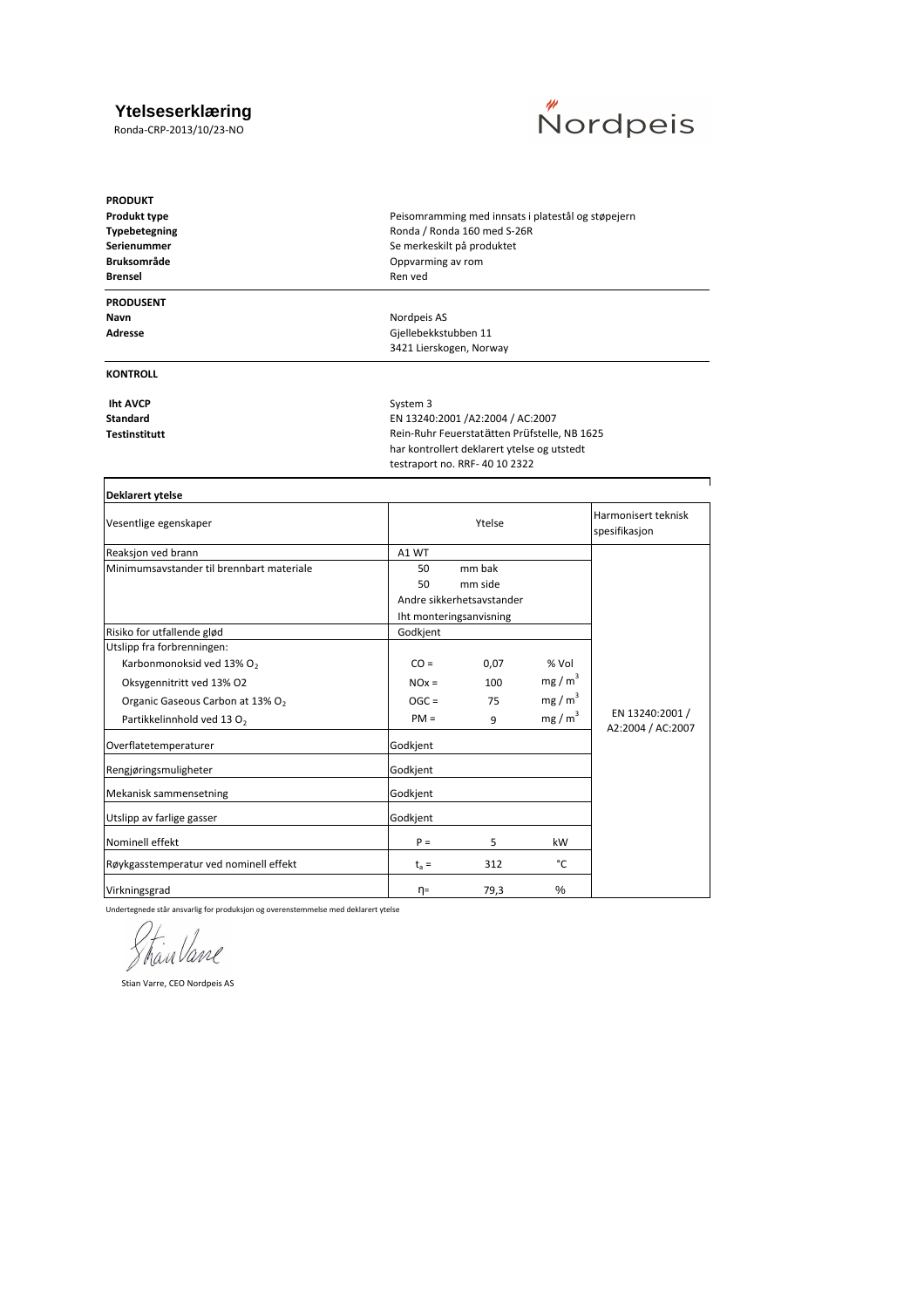## **Prestandadeklaration**

Ronda-CRP-2013/10/23-SE

# **Kordpeis**

| <b>PRODUKT</b><br>Produkttyp<br>Typbeteckning<br>Tillverkningsnummer<br>Avsedd användning<br><b>Bränsle</b> | Spisomramning med insats i sålplåt och gjutjärn<br>Ronda / Ronda 160 med S-26R<br>Se märkskylt på produkten<br>Uppvarmning av rum<br>Ren ved |                                                                                                                                                                                  |  |  |  |  |
|-------------------------------------------------------------------------------------------------------------|----------------------------------------------------------------------------------------------------------------------------------------------|----------------------------------------------------------------------------------------------------------------------------------------------------------------------------------|--|--|--|--|
| <b>TILLVERKARE</b><br>Namn<br><b>Adress</b>                                                                 | Nordpeis AS<br>Gjellebekkstubben 11<br>3422 Lierskogen, Norway                                                                               |                                                                                                                                                                                  |  |  |  |  |
| <b>KONTROLL</b>                                                                                             |                                                                                                                                              |                                                                                                                                                                                  |  |  |  |  |
| <b>Enligt AVCP</b><br>Europastandard<br><b>Test institutt</b>                                               | System 3                                                                                                                                     | EN 13240:2001 /A2:2004 / AC:2007<br>Rein-Ruhr Feuerstatätten Prüfstelle, NB 1625<br>har utfört kontroll av deklarerad prestanda och<br>utfädrat test rapport no. RRF- 40 10 2322 |  |  |  |  |
| <b>DEKLARERAT PRESTANDA</b>                                                                                 |                                                                                                                                              |                                                                                                                                                                                  |  |  |  |  |
| Väsentliga egenskaper                                                                                       | Prestanda                                                                                                                                    | Harmoniserad teknisk<br>specifikation                                                                                                                                            |  |  |  |  |
| Reaktion vid brandpåverkan                                                                                  | A1 WT                                                                                                                                        |                                                                                                                                                                                  |  |  |  |  |
| Minsta avstånd till brännbart material                                                                      | 50<br>mm rygg<br>50<br>mm sidan<br>Övriga säkerhetsavstånd                                                                                   |                                                                                                                                                                                  |  |  |  |  |

| Minsta avstånd till brännbart material       | 50      | mm rygg                 |                   |                                      |
|----------------------------------------------|---------|-------------------------|-------------------|--------------------------------------|
|                                              | 50      | mm sidan                |                   |                                      |
|                                              |         | Övriga säkerhetsavstånd |                   |                                      |
|                                              |         | enligt inst.anvisningen |                   |                                      |
| Risk för utfallande glöd                     | Godkänd |                         |                   |                                      |
| Emissioner från förbränningen                |         |                         |                   |                                      |
| Carbon monoxide at 13% O <sub>2</sub>        | $CO =$  | 0,07                    | % Vol             |                                      |
| Oxygen nitride NOx at 13% O <sub>2</sub>     | $NOx =$ | 100                     | $mg/m^3$          |                                      |
| Organic Gaseous Carbon at 13% O <sub>2</sub> | $OGC =$ | 75                      | mg/m <sup>3</sup> |                                      |
| Particulate Matter at 13 O <sub>2</sub>      | $PM =$  | 9                       | mg/m <sup>3</sup> | EN 13240:2001 / A2:2004<br>/ AC:2007 |
| Yttemperaturer                               | Godkänd |                         |                   |                                      |
| Rengöringsmöjligheter                        | Godkänd |                         |                   |                                      |
| Mekanisk hållfasthet                         | Godkänd |                         |                   |                                      |
| Utsläpp av farliga ämnen                     | Godkänd |                         |                   |                                      |
| Nominell effekt                              | $P =$   | 5                       | kW                |                                      |
| Rökgastemperatur vid nominell effekt         | $t_a =$ | 312                     | °C                |                                      |
| Verkningsgrad                                | $n =$   | 79,3                    | $\%$              |                                      |

Undertecknad ansvarar för tillverkning och överensstämmelse med deklarerad prestanda

Stian Vane

Stian Varre, CEO Nordpeis AS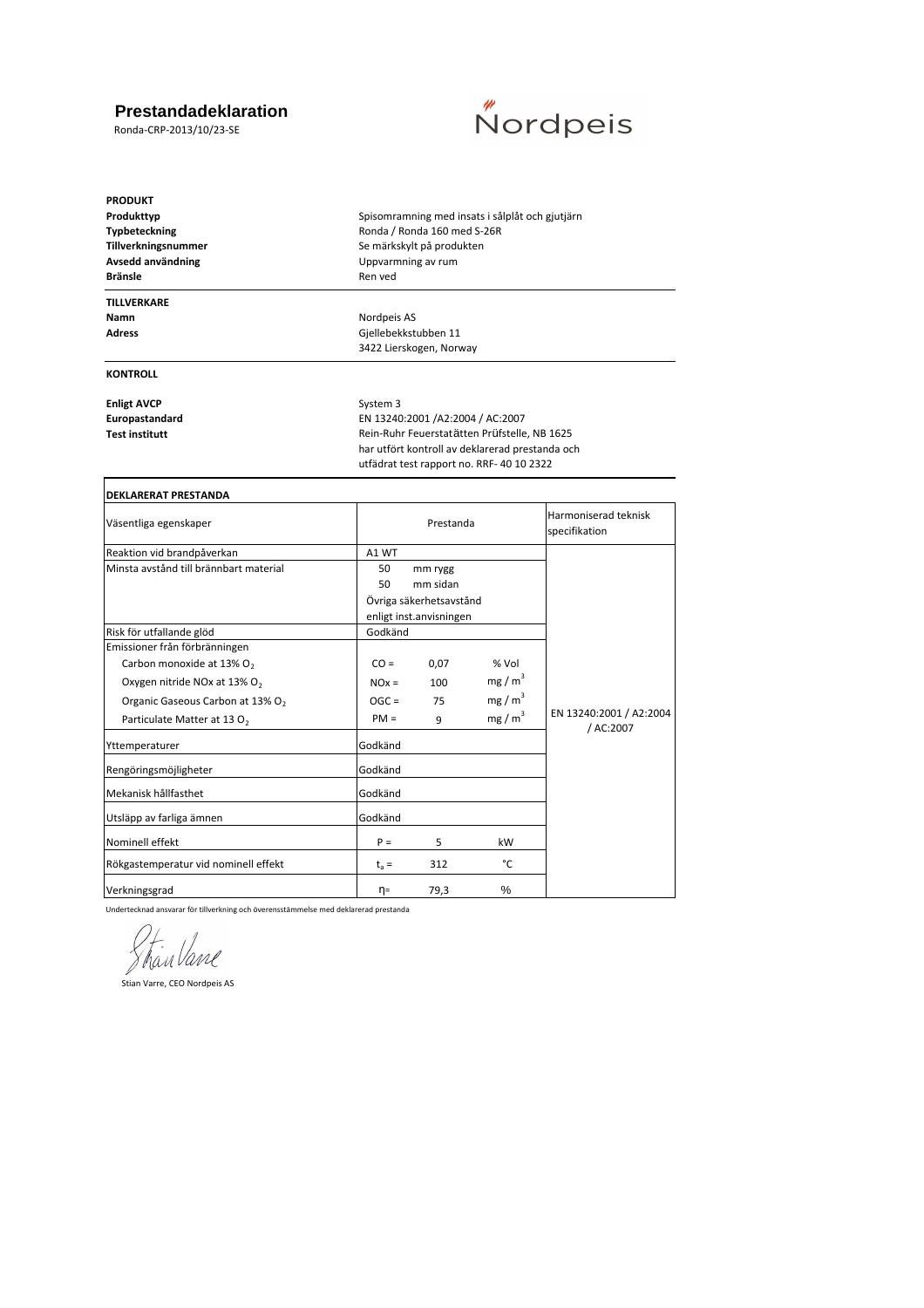#### **Leistungserklärung**

Ronda-CRP-2013/10/23-DE



**PRODUKT Brennstoff** Holz

## **HERSTELLER**

#### **PRÜFUNGEN**

Gemäß AVCP<br>
System 3

Produkttyp **Produkttyp Produkttyp Feuerstätte mit Heizeinsatz Stahlblech / Gusseisen Typenbezeichnung** Ronda / Ronda 160 mit S-26R **Produktkennung** Siehe Seriennummernschild auf dem Produkt Vorgesehene Verwendung **Natural Raumbeheizung in Wohngebäuden** 

**Name** Nordpeis AS<br> **Adresse** Communication of the Communication of the Communication of the Communication of the Communication of the Communication of the Communication of the Communication of the Communication of the Com **Adresse** Gjellebekkstubben 11 NO-3423 Lierskogen, Norwegen

**Standard EN 13240:2001 /A2:2004 / AC:2007<br><b>Prüfinstitut EN 13240:2001 /ADILITY / Rhein-Ruhr Feuerstätten Prüfstelle**, **Prüfinstitut** Rhein-Ruhr Feuerstätten Prüfstelle, NB 1625 hat die erklärte Leistung geprüft und Prüfbericht Nr. RRF- 40 10 2322 erstellt.

#### **ERKLÄRTE LEISTUNG**

|            | Harmonisierte |                                                                 |                                      |
|------------|---------------|-----------------------------------------------------------------|--------------------------------------|
|            | technische    |                                                                 |                                      |
|            |               |                                                                 | Spezifikation                        |
| A1 WT      |               |                                                                 |                                      |
| 50         |               |                                                                 |                                      |
| 50         | mm Seite      |                                                                 |                                      |
|            |               |                                                                 |                                      |
|            |               |                                                                 |                                      |
| Zugelassen |               |                                                                 |                                      |
|            |               |                                                                 |                                      |
| $CO =$     | 0,07          | % Vol                                                           |                                      |
| $NOx =$    | 100           | mg/m <sup>3</sup>                                               |                                      |
| $OGC =$    | 75            | mg/m <sup>3</sup>                                               |                                      |
| $PM =$     | 9             | mg/m <sup>3</sup>                                               | EN 13240:2001 /<br>A2:2004 / AC:2007 |
| Zugelassen |               |                                                                 |                                      |
| Zugelassen |               |                                                                 |                                      |
| Zugelassen |               |                                                                 |                                      |
| Zugelassen |               |                                                                 |                                      |
| $P =$      | 5             | kW                                                              |                                      |
| $t_a =$    | 312           | °C                                                              |                                      |
| η=         | 79,3          | $\%$                                                            |                                      |
|            |               | Leistung<br>andere Sicherheitsabstände<br>gemäß Produkthandbuch | mm Rückseite                         |

Der Unterzeichner ist verantwortlich für die Herstellung und die Konformität mit der erklärten Leistung.

Shan Vane

Stian Varre, CEO Nordpeis AS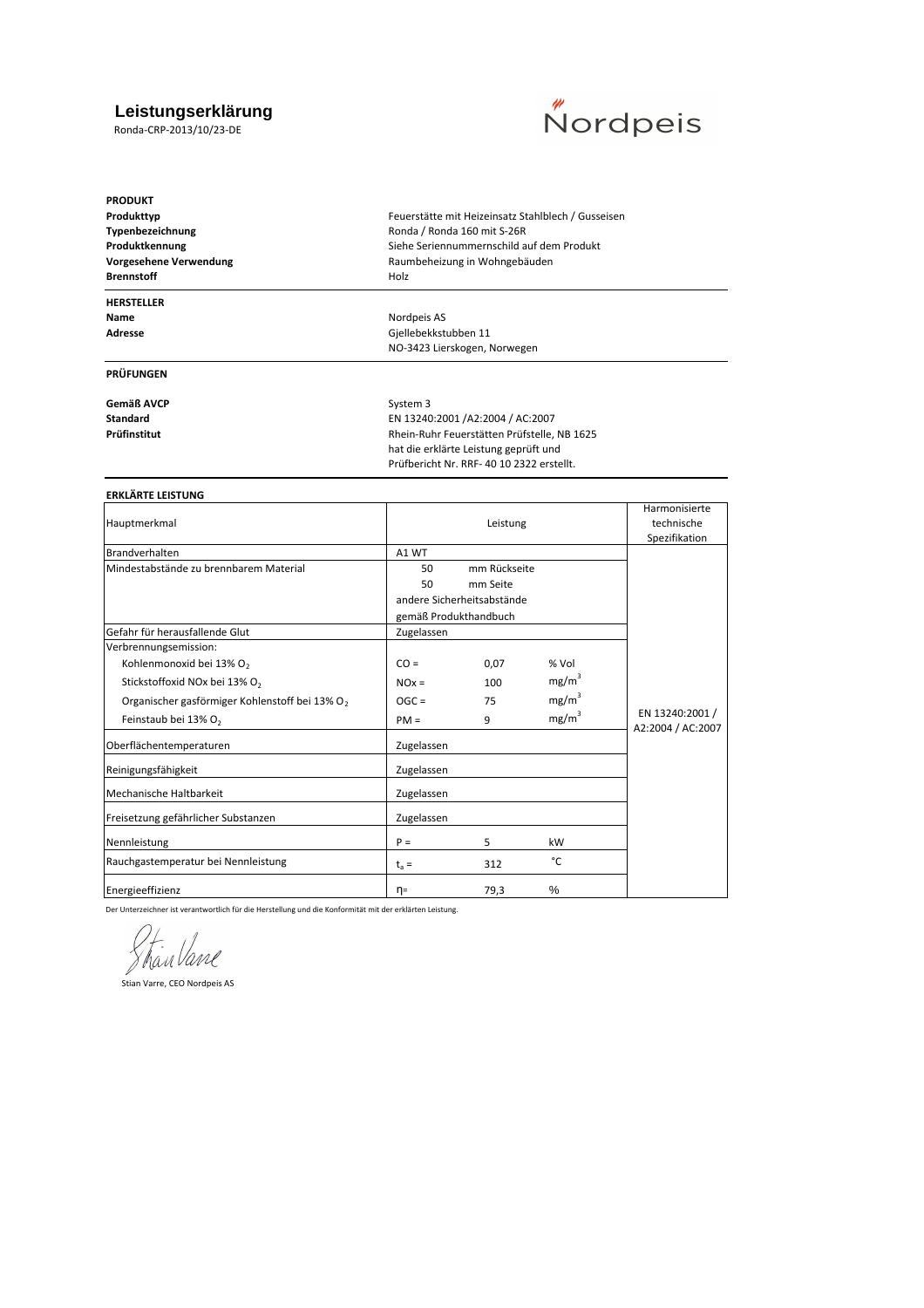## Déclaration des Performances

Ronda-CRP-2013/10/23-FR



| <b>PRODUIT</b><br>Type produit<br>Désignation type<br>Identification produit<br>Utilisation prévue<br>Combustible | Cheminée avec habillage metal et insert fonte<br>Ronda / Ronda 160 avec S-26R insert<br>Voir la plaque du numéro de série sur le produit<br>Chauffage de pièces dans des bâtiments à usage résidentiel<br>Bois |
|-------------------------------------------------------------------------------------------------------------------|----------------------------------------------------------------------------------------------------------------------------------------------------------------------------------------------------------------|
| <b>FABRICANT</b>                                                                                                  | Nordpeis AS                                                                                                                                                                                                    |
| <b>Nom</b>                                                                                                        | Gjellebekkstubben 11                                                                                                                                                                                           |
| Adresse                                                                                                           | 3424 Lierskogen, Norvège                                                                                                                                                                                       |
| POINTS IMPORTANTS                                                                                                 | Système 3                                                                                                                                                                                                      |
| Selon le système d'évaluation et la vérification de                                                               | Directive EN 13240:2001 / A2:2004 / AC:2007                                                                                                                                                                    |
| la constance des performances                                                                                     | Rein-Ruhr Feuerstatätten Prüfstelle, NB 1625                                                                                                                                                                   |
| Norme                                                                                                             | a vérifié les performances déclarées et émis                                                                                                                                                                   |
| Institut ayant effectué les tests                                                                                 | un rapport de test n°. RRF- 40 10 2322                                                                                                                                                                         |

#### PERFORMANCES DÉCLARÉES

| Caractéristiques essentielles                             |                   | Spécifications<br>techniques<br>harmonisées |                                                   |                                      |
|-----------------------------------------------------------|-------------------|---------------------------------------------|---------------------------------------------------|--------------------------------------|
| Réaction au feu                                           | A <sub>1</sub> WT |                                             |                                                   |                                      |
| Distances minimales par rapport aux matériaux             | 50                | mm arrière                                  |                                                   |                                      |
| combustibles                                              | 50                | mm côté                                     |                                                   |                                      |
|                                                           |                   | autres distances de sécurité                |                                                   |                                      |
|                                                           |                   |                                             | selon le manuel d'instructions relatif au produit |                                      |
| Risque de chute de braises                                | Approuvé          |                                             |                                                   |                                      |
| Emissions provenant de la combustion :                    |                   |                                             |                                                   |                                      |
| Monoxyde de carbone à 13 % d'O <sub>2</sub>               | $CO =$            | 0.07                                        | $%$ vol.                                          |                                      |
| Oxyde d'azote NOx à 13 % d'O <sub>2</sub>                 | $NOx =$           | 100                                         | mg/m <sup>3</sup>                                 |                                      |
| Gaz carbonique organique à 13 % d'O <sub>2</sub>          | $GCO =$           | 75                                          | mg/m <sup>3</sup>                                 |                                      |
| Matières Particulaires à 13 % d'O <sub>2</sub>            | $PM =$            | 9                                           | mg/m <sup>3</sup>                                 | EN 13240:2001 /<br>A2:2004 / AC:2007 |
| Température de surface                                    | Approuvée         |                                             |                                                   |                                      |
| Nettoyabilité                                             | Approuvée         |                                             |                                                   |                                      |
| Résistance mécanique                                      | Approuvée         |                                             |                                                   |                                      |
| Dégagement de substances dangereuses                      | Approuvée         |                                             |                                                   |                                      |
| Puissance nominale                                        | $P =$             | 5,0                                         | kW                                                |                                      |
| Température des gaz de combustion à puissance<br>nominale | $t_a =$           | 312                                         | °C                                                |                                      |
| Rendement énergétique                                     | η=                | 79,3                                        | $\%$                                              |                                      |

La personne ci-dessous soussignée est responsable de la fabrication du produit et de la conformité aux performances déclarées

ShanVane

Stian Varre, CEO Nordpeis AS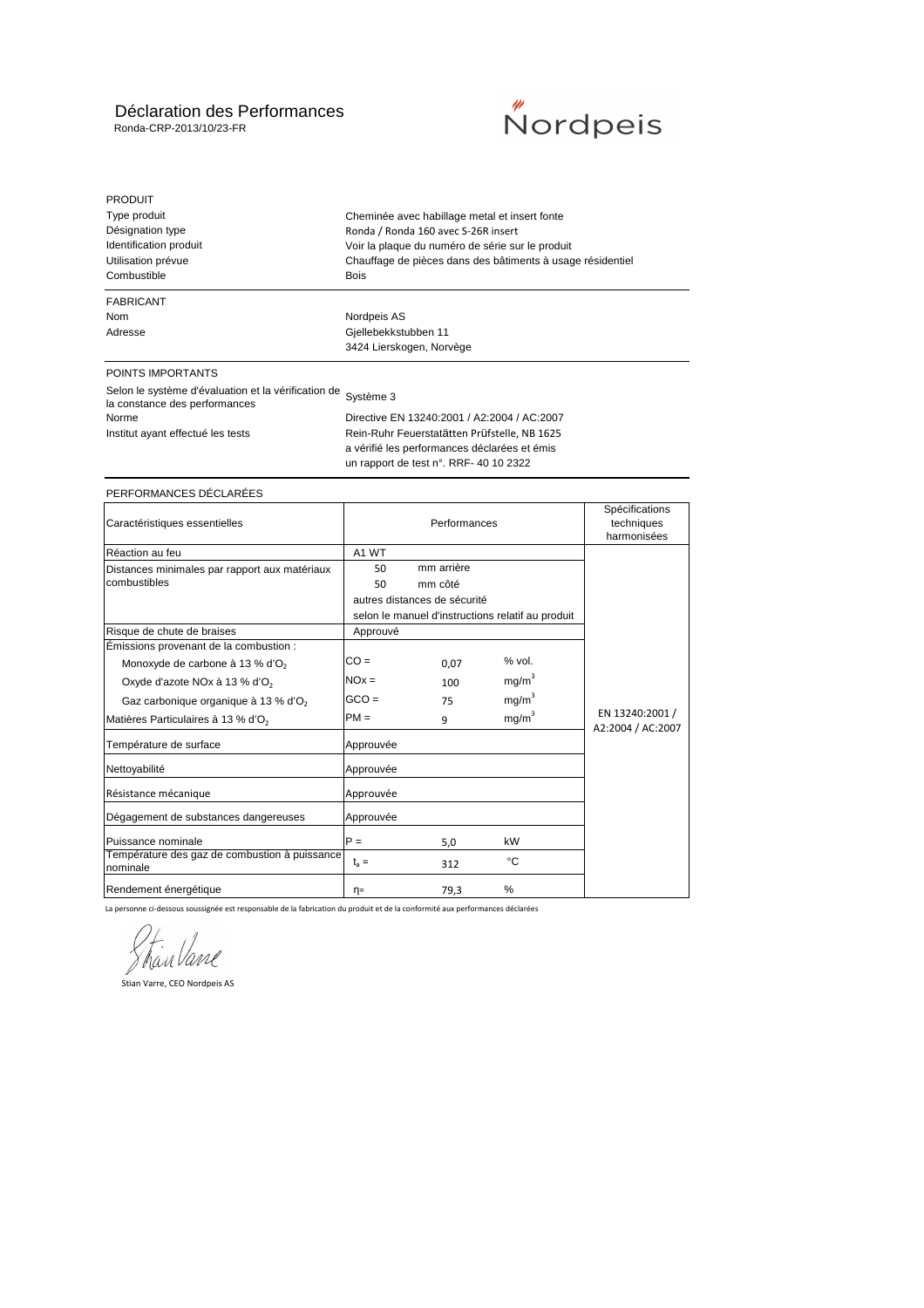## **Dichiarazione di Prestazione**

Ronda-CPR-2013/10/23-IT



**PRODOTTO Tipo di prodotto** Caminetto con inserto in lamiera d'acciaio / ghisa

#### **PRODUTTORE**

**Nome** Nordpeis AS<br> **Indirizzo** Company and Company Company Company Company Company Company Company Company Company Company Company Company Company Company Company Company Company Company Company Company Company Company Co

**Designazione della tipologia** Ronda / Ronda 160 con S-26R inserto **Identificazione del prodotto** Vedasi il numero di serie nella targhetta del prodotto **Area di utilizzo designata** Riscaldamento di ambienti in edifici residenziali **Combustibile** Legna

**VERIFICHE**

**In conformità con AVCP** System 3

**Standard** EN 13240:2001 /A2:2004 / AC:2007 **Istituto di prova Istituto di prova Rein-Ruhr Feuerstatätten Prüfstelle, NB 1625** ha verificato le prestazioni dichiarate ed emesso il report di test n. RRF- 40 10 2322

**Indirizzo** Gjellebekkstubben 11 3425 Lierskogen, Norvegia

#### **PRESTAZIONI DICHIARATE**

| Caratteristiche essenziali                          |          | tecniche                    |                                           |                                      |  |
|-----------------------------------------------------|----------|-----------------------------|-------------------------------------------|--------------------------------------|--|
|                                                     |          |                             |                                           | armonizzate                          |  |
| Resistenza al fuoco                                 | A1 WT    |                             |                                           |                                      |  |
| Distanze minime dal materiale combustibile          | 50       | mm posteriori               |                                           |                                      |  |
|                                                     | 50       | mm laterali                 |                                           |                                      |  |
|                                                     |          | altre distanze di sicurezza |                                           |                                      |  |
|                                                     |          |                             | in conformità con il manuale del prodotto |                                      |  |
| Rischio di fuoriuscita combustibile                 | Conforme |                             |                                           |                                      |  |
| Emissioni da combustione:                           |          |                             |                                           |                                      |  |
| Monossido di carbonio con 13% di O <sub>2</sub>     | $CO =$   | 0,07                        | % Vol                                     |                                      |  |
| Ossidi di azoto con 13% di O <sub>2</sub>           | $NOx =$  | 100                         | mg/m <sup>3</sup>                         |                                      |  |
| Carbonio organico gassoso con 13% di O <sub>2</sub> | $OGC =$  | 75                          | mg/m <sup>3</sup>                         |                                      |  |
| Particolato con 13% di O <sub>2</sub>               | $PM =$   | 9                           | mg/m <sup>3</sup>                         | EN 13240:2001 /<br>A2:2004 / AC:2007 |  |
| Temperature superficiali                            | Conforme |                             |                                           |                                      |  |
| Accessibilità e pulizia                             | Conforme |                             |                                           |                                      |  |
| Resistenza meccanica                                | Conforme |                             |                                           |                                      |  |
| Rilascio di sostanze pericolose                     | Conforme |                             |                                           |                                      |  |
| Potenza termica nominale                            | $P =$    | 5,0                         | kW                                        |                                      |  |
| Temperatura dei fumi alla potenza nominale          | $t_a =$  | 312                         | °C                                        |                                      |  |
| Rendimento alla potenza nominale                    | η=       | 79,3                        | $\%$                                      |                                      |  |

Il sottoscritto è responsabile in merito a produzione e conformità con le prestazioni dichiarate

ShanVane

Stian Varre, CEO Nordpeis AS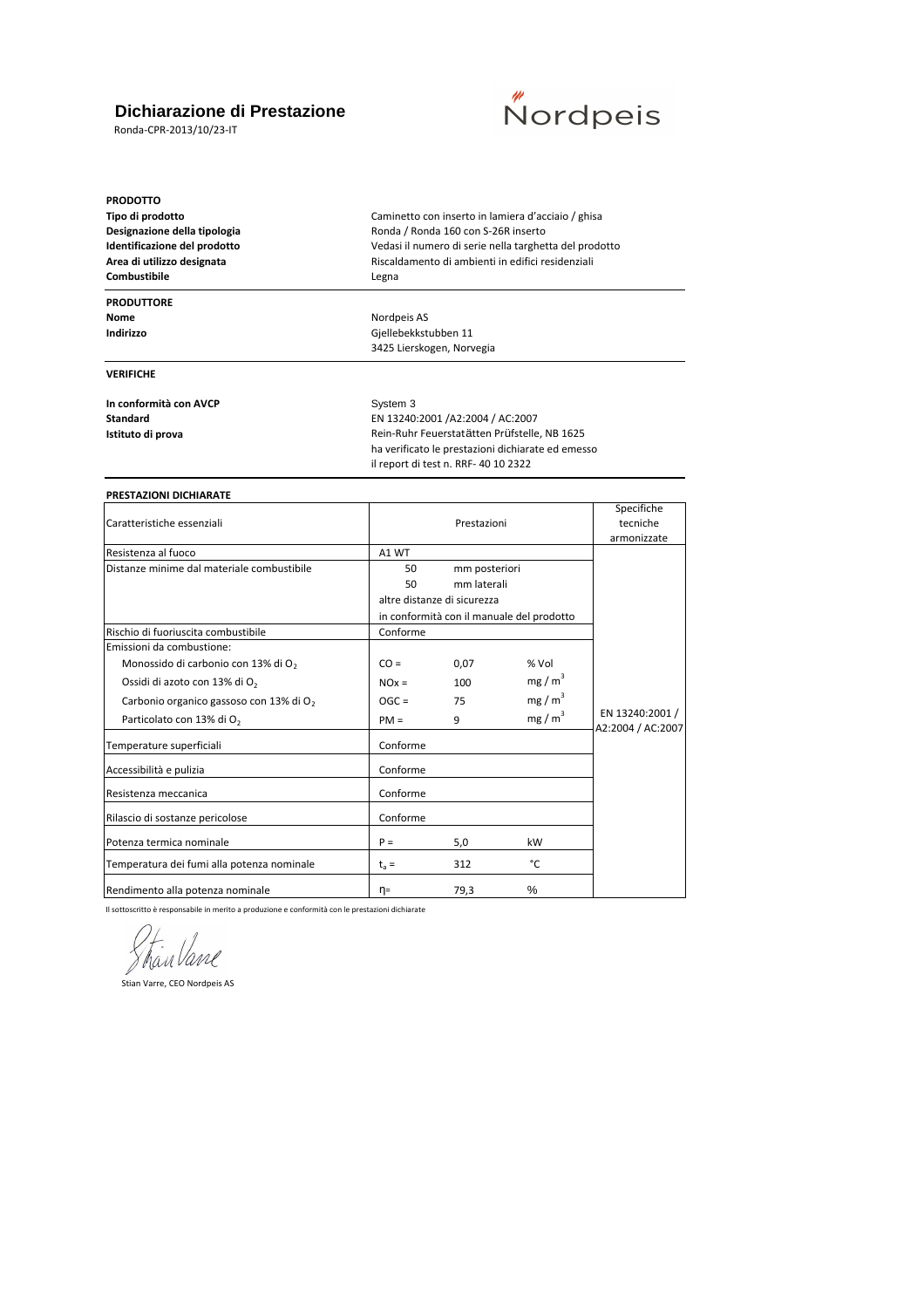## **Suoritustasoilmoitus**

Ronda-CRP-2013/10/23-FI



| <b>TUOTE</b>                    |                                              |
|---------------------------------|----------------------------------------------|
| Tuotetyyppi                     | Takka, jossa teräs/valurautatulipesä         |
| Mallimerkintä                   | Ronda / Ronda 160 ja S-26R                   |
| Tuotetunniste                   | Katso sarjanumerolaatta tuotteessa           |
| Käyttötarkoitus                 | Asuintilojen lämmitys                        |
| Polttoaine                      | Puu                                          |
| <b>VALMISTAJA</b>               |                                              |
| Nimi                            | Nordpeis AS                                  |
| Osoite                          | Gjellebekkstubben 11                         |
|                                 | 3426 Lierskogen, Norja                       |
| <b>TARKASTUKSET</b>             |                                              |
| <b>AVCP-menettely</b>           | AVCP <sub>3</sub>                            |
| Standardi                       | EN 13240:2001 /A2:2004 / AC:2007             |
| <b>Ilmoitettu laitos</b>        | Rein-Ruhr Feuerstatätten Prüfstelle, NB 1625 |
|                                 | suoritti suoritustason tarkastuksen ja antoi |
|                                 | testiraportin nro RRF-40 10 2322             |
|                                 |                                              |
| <b>ILMOITETUT SUORITUSTASOT</b> |                                              |

| Perusominaisuudet                       |            | Suoritustaso                 | Yhdenmukaistetut<br>tekniset eritelmät |                                      |
|-----------------------------------------|------------|------------------------------|----------------------------------------|--------------------------------------|
| Palonkestävyys                          | A1 WT      |                              |                                        |                                      |
| Minimietäisyys tulenarkaan materiaaliin | 50         | mm takana                    |                                        |                                      |
|                                         | 50         | mm sivulla                   |                                        |                                      |
|                                         |            | muut turvaetäisyydet         |                                        |                                      |
|                                         |            | tuotteen käyttöohjeen mukaan |                                        |                                      |
| Hehkuvien kekäleiden putoamisvaara      | Hyväksytty |                              |                                        |                                      |
| Palamispäästöt:                         |            |                              |                                        |                                      |
| Hiilimonoksidi (13 % O2)                | $CO =$     | 0,07                         | til-%                                  |                                      |
| Typpioksidi NOx (13 % O <sub>2</sub> )  | $NOx =$    | 100                          | mg/m <sup>3</sup>                      |                                      |
| Hiilivedyt (13 % O <sub>2</sub> )       | $OGC =$    | 75                           | mg/m <sup>3</sup>                      |                                      |
| Hiukkaset (13 % $O2$ )                  | $PM =$     | 9                            | mg/m <sup>3</sup>                      | EN 13240:2001 /<br>A2:2004 / AC:2007 |
| Pintalämpötilat                         | Hyväksytty |                              |                                        |                                      |
| Puhdistettavuus                         | Hyväksytty |                              |                                        |                                      |
| Mekaaninen kestävyys                    | Hyväksytty |                              |                                        |                                      |
| Vaarallisten aineiden päästöt           | Hyväksytty |                              |                                        |                                      |
| Nimellisteho                            | $P =$      | 5,0                          | kW                                     |                                      |
| Savukaasujen lämpötila nimellisteholla  | $t_a =$    | 312                          | °C                                     |                                      |
| Hyötysuhde                              | $\eta =$   | 79,3                         | %                                      |                                      |

Allekirjoittanut vastaa valmistuksesta ja suoritustasoilmoituksenmukaisuudesta

Stran Vane

Stian Varre, CEO Nordpeis AS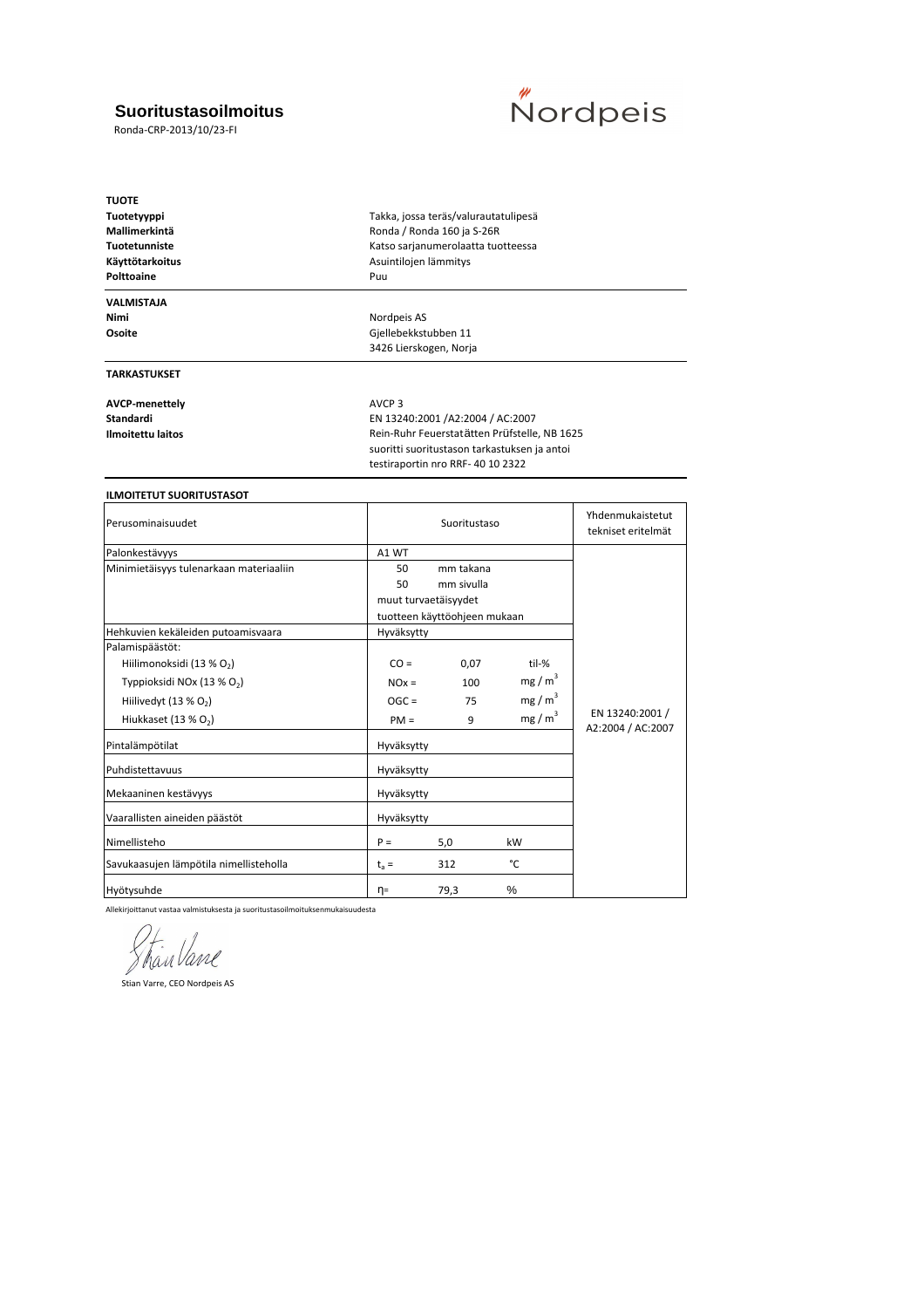## **∆ήλωση απόδοσης**

Ronda-CRP-2013/10/23-GR



**ΠΡΟΪΟΝ Χαρακτηρισμός τύπου CONFERGAL RONA RONA A RONGA 160 με S-26R Καύσιμο** Ξύλο

## **ΚΑΤΑΣΚΕΥΑΣΤΗΣ**

#### **ΕΛΕΓΧΟΙ**

**Σύμφωνα με το AVCP** Σύστημα 3

**Τύπος προϊόντος** Ένθετο τζάκι από φύλλο χάλυβα/χυτοσίδηρο **Αναγνωριστικό προϊόντος** Ανατρέξτε στο πινακίδιο σειριακού αριθμού του προϊόντος **Προοριζόμενος χώρος χρήσης** Θέρμανση δωματίων σε οικιστικά κτίρια

**Όνομα** Nordpeis AS<br>**Διεύθυνση** Διεύθυνση Διεύθυνση Διεύθυνση Διεύθυνση **Διεύθυνση** Gjellebekkstubben 11 3427 Lierskogen, Νορβηγία

**Πρότυπο** EN 13240:2001 /A2:2004 / AC:2007 **Ινστιτούτο δοκιμών** Το Rein-Ruhr Feuerstatätten Prüfstelle, NB 1625 έλεγξε τη δηλωθείσα απόδοση και εξέδωσε την αναφορά δοκιμής αρ. RRF- 40 10 2322

#### **ΔΗΛΩΘΕΙΣΑ ΑΠΟΔΟΣΗ**

|                                                  |             |                                    |                   | Εναρμονισμένες                       |
|--------------------------------------------------|-------------|------------------------------------|-------------------|--------------------------------------|
| Ουσιαστικό χαρακτηριστικό                        |             | Απόδοση                            | τεχνικές          |                                      |
|                                                  |             |                                    |                   | προδιαγραφές                         |
| Αντίδραση στη φωτιά                              | A1 WT       |                                    |                   |                                      |
| Ελάχιστες αποστάσεις από το καύσιμο υλικό        | 50          | $m$ πίσω                           |                   |                                      |
|                                                  | 50          | $m m \pi \lambda \alpha$ ι         |                   |                                      |
|                                                  |             | άλλες αποστάσεις ασφαλείας         |                   |                                      |
|                                                  |             | σύμφωνα με το εγχειρίδιο προϊόντος |                   |                                      |
| Κίνδυνος από πυρωμένα κάρβουνα                   | Εγκεκριμένο |                                    |                   |                                      |
| Εκπομπές από την καύση:                          |             |                                    |                   |                                      |
| Μονοξείδιο του άνθρακα στο 13% Ο <sub>2</sub>    | $CO =$      | 0,07                               | % Vol             |                                      |
| Νιτρικό οξείδιο NOx στο 13% O <sub>2</sub>       | $NOx =$     | 100                                | mg/m <sup>3</sup> |                                      |
| Αέριος οργανικός άνθρακας στο 13% Ο <sub>2</sub> | $OGC =$     | 75                                 | $mg/m^3$          |                                      |
| Σωματιδιακή ύλη στο 13 Ο <sub>2</sub>            | $PM =$      | 9                                  | mg/m <sup>3</sup> | EN 13240:2001 /<br>A2:2004 / AC:2007 |
| Θερμοκρασίες επιφάνειας                          | Εγκεκριμένο |                                    |                   |                                      |
| Δυνατότητα καθαρισμού                            | Εγκεκριμένο |                                    |                   |                                      |
| Μηχανική ανθεκτικότητα                           | Εγκεκριμένο |                                    |                   |                                      |
| Εκπομπή επικίνδυνων ουσιών                       | Εγκεκριμένο |                                    |                   |                                      |
| Ονομαστική απόδοση                               | $P =$       | 5,0                                | kW                |                                      |
| Θερμοκρασία καυσαερίων με ονομαστική απόδοση     | $t_a =$     | 312                                | °C                |                                      |
| Ενεργειακή αποδοτικότητα                         | η=          | 79,3                               | $\%$              |                                      |

Ο κάτωθι υπογεγραμμένος είναι υπεύθυνος για την κατασκευή και τη συμμόρφωση με την δηλωμένη απόδοση

ShanVane

Stian Varre, CEO Nordpeis AS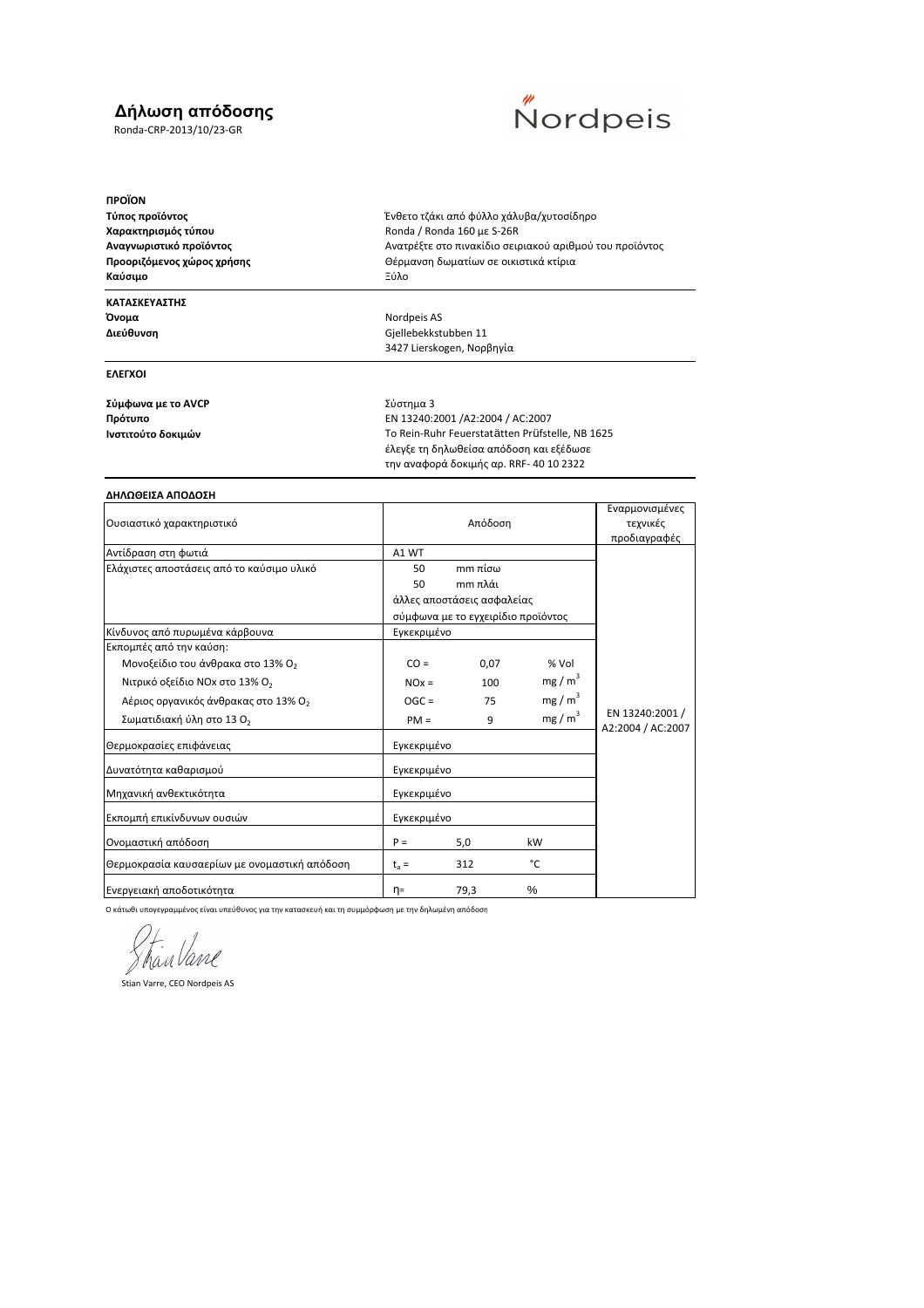## **Ekspluatācijas īpašību deklarācija**

Ronda-CRP-2013/10/23-LV



**PRODUKTS Produkta veids** Kamīns ar lokšņu tērauda/čuguna ieliktni **Tipa apzīmējums** Ronda / Ronda 160 ar S-26R Paredzētais lietojums<br>
Dzīvojamo ēku telpu apkure **Kurināmais** Malka **RAŽOTĀJS**

**Nosaukums** Nordpeis AS<br> **Adrese** Nordpeis AS<br>
Gjellebekkstı

#### **PĀRBAUDES**

**Atbilstoši AVCP** 3. sistēma

**Produkta identifikācija** Plāksnīti ar sērijas numuru skatīt uz produkta

**Adrese** Gjellebekkstubben 11 3428 Lierskogen, Norvēģija

**Standarts** EN 13240:2001 /A2:2004 / AC:2007 Pārbaudes iestāde **Parbaudes iestāde** Rein-Ruhr Feuerstatätten Prüfstelle, NB 1625 ir pārbaudījusi veiktspēju un izsniegusi pārbaudes aktu Nr. RRF- 40 10 2322

#### **DEKLARĒTĀ VEIKTSPĒJA**

| Būtiskie raksturlielumi                            |                                  | Veiktspēja   | Harmonizētā tehniskā<br>specifikācija |                                      |  |
|----------------------------------------------------|----------------------------------|--------------|---------------------------------------|--------------------------------------|--|
| Degamība                                           | A1 WT                            |              |                                       |                                      |  |
| Minimālie attālumi līdz ugunsnedrošiem materiāliem | 50                               | mm aizmugurē |                                       |                                      |  |
|                                                    | 50                               | mm sānos     |                                       |                                      |  |
|                                                    | citi droši attālumi              |              |                                       |                                      |  |
|                                                    | atbilstoši produkta instrukcijai |              |                                       |                                      |  |
| Ogļu izkrišanas risks                              | Apstiprināts                     |              |                                       |                                      |  |
| Dedzināšanas emisijas                              |                                  |              |                                       |                                      |  |
| Oglekļa monoksīds 13% O <sub>2</sub>               | $CO =$                           | 0,07         | % Vol                                 |                                      |  |
| Slāpekļa oksīds NOx 13% O <sub>2</sub>             | $NOx =$                          | 100          | mg/m <sup>3</sup>                     |                                      |  |
| Gāzveida organiskais ogleklis 13% O <sub>2</sub>   | $OGC =$                          | 75           | mg/m <sup>3</sup>                     |                                      |  |
| Cietās daļiņas 13 O <sub>2</sub>                   | $PM =$                           | 9            | mg/m <sup>3</sup>                     | EN 13240:2001 /<br>A2:2004 / AC:2007 |  |
| Virsmas temperatūras                               | Apstiprināts                     |              |                                       |                                      |  |
| Tīrāmība                                           | Apstiprināts                     |              |                                       |                                      |  |
| Mehāniskā izturība                                 | Apstiprināts                     |              |                                       |                                      |  |
| Bīstamo vielu izdalīšanās                          | Apstiprināts                     |              |                                       |                                      |  |
| Nominālā jauda                                     | $P =$                            | 5,0          | kW                                    |                                      |  |
| Dūmgāzes temperatūra ar nominālo jaudu             | $t_a =$                          | 312          | °C                                    |                                      |  |
| Energoefektivitāte                                 | η=                               | 79,3         | %                                     |                                      |  |

Parakstījusies persona ir atbildīga par ražojumu un atbilstību deklarētajai veiktspējai

Stranbane

Stian Varre, CEO Nordpeis AS